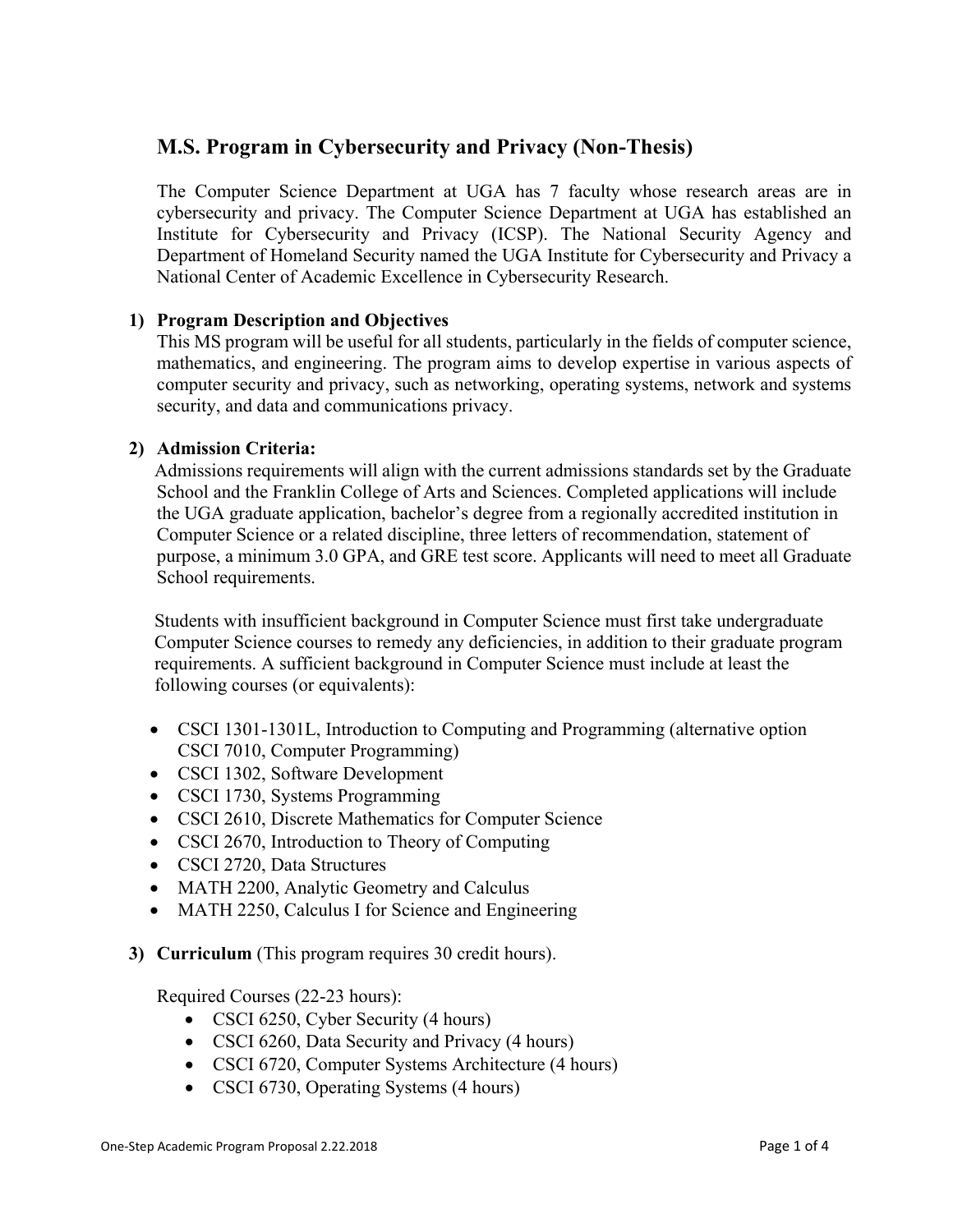- CSCI 6760, Computer Networks (4 hours)
- CSCI 7200, Master's Project (2-3 hours)

Elective Courses (7-8 hours):

Choose two courses from:

- CSCI 8240, Software Security and Cyber Forensics (4 hours)
- CSCI 8245, Secure Programming (4 hours)
- CSCI 8250, Advanced Cyber Security (4 hours)
- CSCI 8260, Computer Network Attacks and Defenses (4 hours)
- CSCI 8265, Trustworthy Machine Learning (4 hours)
- CSCI 8960, Privacy-Preserving Data Analysis (4 hours)
- CSCI 8965, Internet of Things Security (4 hours)
- MATH 6450, Cryptology and Computational Number Theory (3 hours)
- CSCI 6270, Introduction to Computer Forensics (4 hours)

To complete the program in Cybersecurity and Privacy (M.S.), students must complete 22- 23 hours of mainstream cybersecurity courses in Computer Science, including CSCI 7200, Master's Project, with at least 12 hours of graduate coursework. Students must additionally complete 7-8 hours of elective coursework related to Cybersecurity and Privacy, and CSCI 3030 or equivalent if they have not already taken a suitable ethics course.

## **4) PROGRAM OF STUDY**

| <b>Courses</b> (list acronym, number, and title)     | <b>Semester</b> | <b>Hours</b>   |
|------------------------------------------------------|-----------------|----------------|
| <b>Required Courses</b>                              |                 |                |
| CSCI 6250, Cyber Security                            | Spring          | 4              |
| CSCI 6260, Data Security and Privacy                 | Fall            | 4              |
| CSCI 6720, Computer Systems Architecture             |                 | 4              |
| CSCI 6730, Operating Systems                         |                 | 4              |
| CSCI 6760, Computer Networks                         |                 | $\overline{4}$ |
| CSCI 7200, Master's Project                          |                 | $2 - 3$        |
|                                                      |                 |                |
| <b>Elective Courses (Choose two courses)</b>         |                 |                |
| CSCI 8240, Software Security and Cyber Forensics     | Spring          | 4              |
| CSCI 8245, Secure Programming                        |                 | $\overline{4}$ |
| CSCI 8250, Advanced Cyber Security                   |                 | 4              |
| CSCI 8260, Computer Network Attacks and Defenses     |                 | 4              |
| CSCI 8265, Trustworthy Machine Learning              |                 | 4              |
| CSCI 8960, Privacy-Preserving Data Analysis          |                 | $\overline{4}$ |
| CSCI 8965, Internet of Things Security               |                 | $\overline{4}$ |
| CSCI 6270 Introduction to Computer Forensics         |                 | $\overline{4}$ |
| MATH 6450 Cryptology and Computational Number Theory |                 | 3              |

#### **5) Student Learning Outcomes:**

a. Students in this program should be able to defend against common cybersecurity and privacy attacks by having knowledge of information security, including secure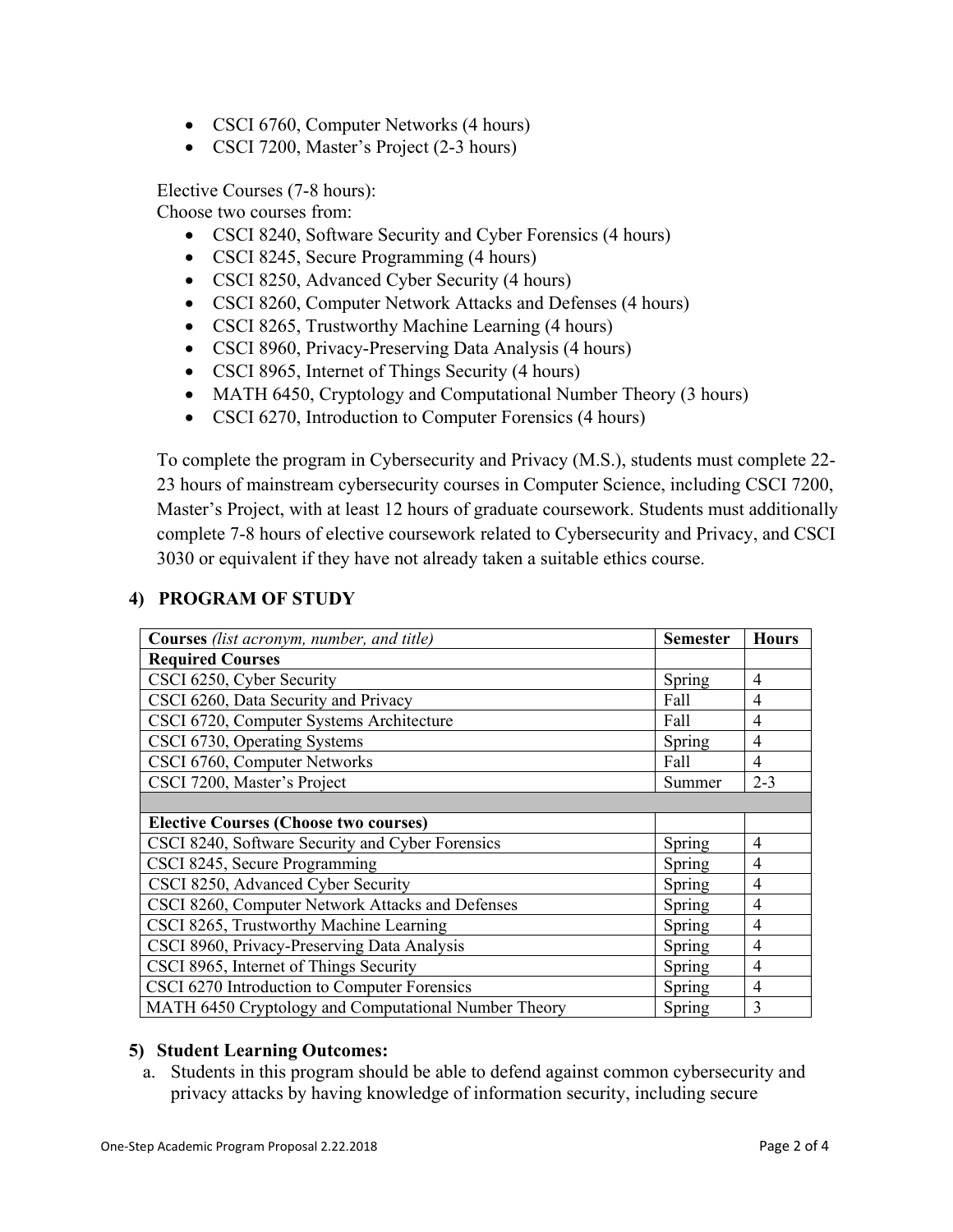programming and known practices.

- b. Students will be able to use their enhanced and improved hands-on experiences and skills to address various security and privacy issues.
- c. Students should be able to make risk assessment to IT design decisions.